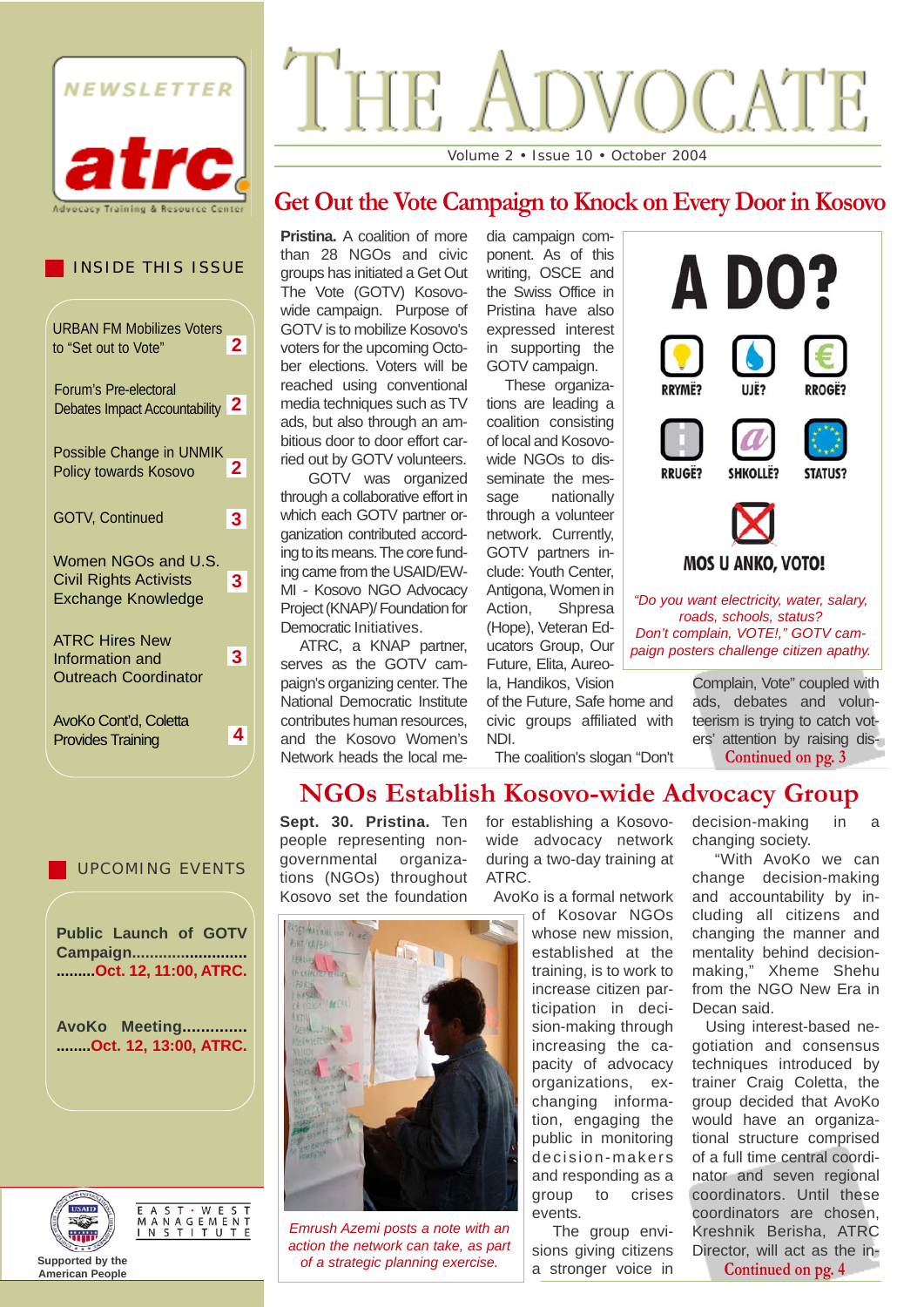atrc.

NEWSLETTER

## **Possible Change in UNMIK Policy towards Kosovo Guest Article: RFE/RL**

**Sunday, 12 September 2004** Recent Balkan news stories centered on possible changes in international policy toward Kosovo in the direction of granting more powers to the province's elected officials at the expense of the UN civilian administration (UNMIK). This idea has won increasing support in the United States and the United Kingdom. A recent report by Norwegian diplomat Kai Eide to Secretary-General Kofi Annan, and several statements by Danish diplomat Soren Jessen-Petersen, who is the new head of UNMIK, indicate that the UN is moving in a similar direction.

A related issue involves possible changes in the international community's "standards before status" policy there. Some Western critics feel that policy has reached a dead end and that progress is needed on resolving the status question as a prerequisite to peace and stability in Kosova and the region as a whole (see "RFE/RL Balkan Report," 20 August and 10 September 2004).

Meanwhile, much attention is focused on the 23 October parliamentary elections in Kosovo and the possibility of a Serbian boycott (see "RFE/RL Newsline," 17 August 2004, and "RFE/RL Balkan Report," 13 August 2004).

Quote of the week: "Serbia knows that it has lost Kosovo, but it has intensified its efforts to keep at least some parts of Kosovo. Decentralization is a good opportunity to meddle and manipulate, and Belgrade authorities are using this to their best advantage and [extracting] some privileges from [Soren] Jessen-Petersen, who heads the UN civilian administration in Kosovo (UNMIK)]." -- "Kosova Sot," 13 September.■

## **Urban FM Mobilizes "Set Out to Vote" Campaign**

A campaign organized by Urban FM to raise voter and specifically youth participation in the elections started on September 23. This goal is to be achieved mainly through the use of Urban FM, a radio station oriented towards a young audience, public service spots on TV channels and organizing parties in a popular club frequented by Pristina's youth.

The organizers believe that it is necessary to bring out voters 18 to 30 years old. This age group is crucial since in the last elections 400,000 eligible voters in this group did not participate. Urban FM is hoping to get 15 percent of these potential voters out.

"In order to reach the goals of the campaign, we must ensure that people are aware of the importance that voting has for all by using the media," Dardan Islami, the campaign's coordinator said.

Urban FM tailored the message to young voters through careful utilization of symbolism and word of mouth generated by URBAN FM radio. The symbols, a fish and a balance, attempt to inform people that their intelligence, superior to that of a fish, demands that they vote since their vote can pull a lot of weight. Shock value is also being used to "awake" the electorate.

Urban FM's "Set out to Vote" campaign is a nonpartisan effort sponsored by a large number of various donors.

"We want people to vote in the elections but the day after we will become the winner's opposition," Islami said.

This project was funded by the Foundation for Democratic Initiatives through the Kosovo NGO Advocacy Project.



### *"Set out to Vote"*

*As the content of this poster demonstrates, this initiative targets young voters who have not taken part in previous elections. The campaign has been organized by Urban FM, a local NGO .*

## **Forum's Pre-electoral Debates Impact Politicians' Accountability**

The Forum, a local NGO functioning since 1999, is organizing a second round of pre-election debates, moderated by. Avni Spahia, the director of programming for RTK. All 32 political groups registered for October elections, will be given a chance to participate

This is another attempt by civil society to raise political participation and accountability by bringing the elected in direct contact with the electorate.

These public debates have brought together politicians and wide public audiences since the first electoral campaign in 2000. They have allowed voters to inquire about politicians' failures to fulfill their electoral promises.

Their local nature demands ac-

countability even about specific local projects that could be ignored by Kosovar media.

While the first debates had minimal public participation and less engaging questions, the number of participants and quality of participation has grown with time, according to organizers.

"As audiences get used to raising issues close to home, to which politicians must respond truthfully since the same audience will be present again next year, they are engaging seriously in the debate in evergrowing numbers," Ylli Hajdari of Forum said.



*Historically, The Forum has been influential with campaigns such as "Boll Ma!", which also worked to engage citizens in decision-making.* 

> This year RTK is promoting the debates, ensuring that the population is informed.

> This program has and will continue to raise public interest in politics leading to a more accountable political class and hopefully better policies.

> This project recieved support from our partner FDI as part of the Kosovo NGO Advocacy Project.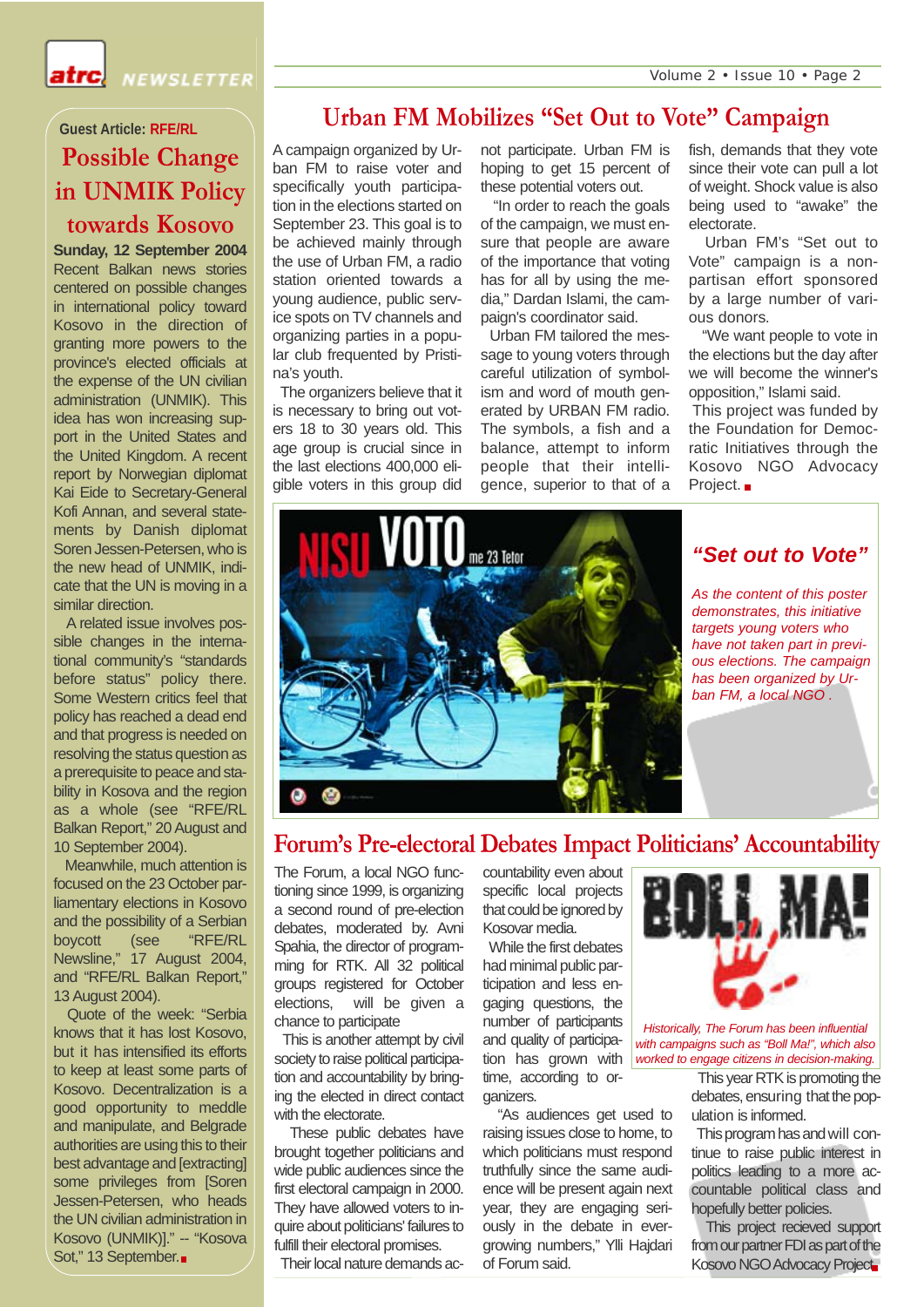Volume 2 • Issue 10 • Page 3

atrc

NEWSLETTER

## **ATRC Hires New Information and Outreach Coordinator**

ATRC hired Oerd Imami as the new Information and Outreach Coordinator, beginning in September.

His responsibilities will include: maintaining ATRC's relations with the public; writing and designing the ATRC monthly newsletter, "The Advocate"; organizing ATRC public discussions; informing the media and NGO sector about ATRC and other organizations' activities; writing news articles on issues of interest regarding the NGO sector; and further developing ATRC's Information Program. He is also involved in the GOTV campaign as ATRC's contact person. He will work closely with ATRC's Information and Outreach Officer, Nicole Farnsworth.

## **Are you interested in journalism trainings?**

ATRC is contacting with journalism professors to set up trainings. In the mean time we would like to see the degree of interest in trainings of those individuals who maintain public relations in local NGO's.

These 2-3 day trainings will be led by local professors and the dean of the journalism deparment in the University of Tirana. If interested, please contact with Oerd Imami at - 38-244 810 or at oerd@advocacy-center.org

## **Get Out The Vote Campaign, Continued**

turbing issues, such as power shortages or unemployment that could lead to voter apathy. This is an attempt to redefine public reaction to such disturbances by making them understand the power of their vote to change current realities. The campaign is still in its organizational stages, although the message has been developed and local coordinators have mobilized many of the



2,800 volunteers, therefore newcomers are still welcome. Serb NGOs have been contacted but have not officially joined the coalition due to the uncertainty as to whether Serbs will vote.

"The scope and number of people involved makes this the most significant volunteer campaign ever attempted in Kosovo," Heather Kashner from NDI said. Therefore, any

help that the coalition can get in reaching our ambitious goal of mobilizing 2,800 volunteers would be appreciated.

What makes this campaign unique is the use of many different tools to reach the public.

While many other campaigns are trying to reach voters, only the GOTV campaign is trying to reach every Kosovar family in their home. By complementing media ads with the physical presence of volunteers and with those individuals that will be walking billboards by wearing the GOTV campaign's T-shirt, the GOTV message has a strong chance to influence voter behavior.

At the same time, the GOTV coalition will use other unconventional methods to reach younger audiences by placing the message in internet cafes, nightclubs and other public institutions frequented by young potential voters.

Please contact ATRC if you would like to become a GOTV coalition member and help with volunteer recruitment.

*GOTV's Slogan: Don't complain, VOTE!*

### **Women NGOs and US Civil Rights Activists Exchange Knowledge**

Sept. 22. Pristina. A group representing Kosovar women's NGOs met with two U.S. civil rights activists and Larry Corwin, the new information officer at the United States Office in Pristina, to discuss strategies that women should use to empower themselves. The frank discussion touched upon many topics including: interethnic relations, implementation of U.N. Resolution 1325 and women's current position in decision-making.

that "the current majority should not play like the old one". In other words, the oppressed should not become the oppressor.

The meeting also gave the U.S. activists a chance to learn more about the position of women in Kosovar society vis-à-vis male dominance and the international community. Women activists shared their work experience with ethnic minorities, and their concern that non-Serb minorities and women's rights are being ignored by the international community. They

contended that Serb women are willing to have an open dialogue with Albanian women, yet the pressures exerted by males have limited the opportunities for such cooperation.

Other problems identified were that UNMIK has not fulfilled the obligations of U.N. Resolution 1325 to incorporate women in peace-making among other things; NGOs' inability to "raise issues that must be raised"; being limited only to monitor; and lacking the means, due to structural issues, to hold politicians accountable.

The U.S. civil rights activist Burt Reynolds replied that only unity between women and proper use of the media could lead to healthy results. He focused on enhancing the ability to create coalitions strong enough to influence power holders. He also introduced the idea of focusing on coexistence rather than integration, as well as education, in order to make minorities feel more comfortable.

The U.S. civil rights activists came with a clear message



*Women's NGO's representatives met with U.S civil rights activists at ATRC's conference hall.*